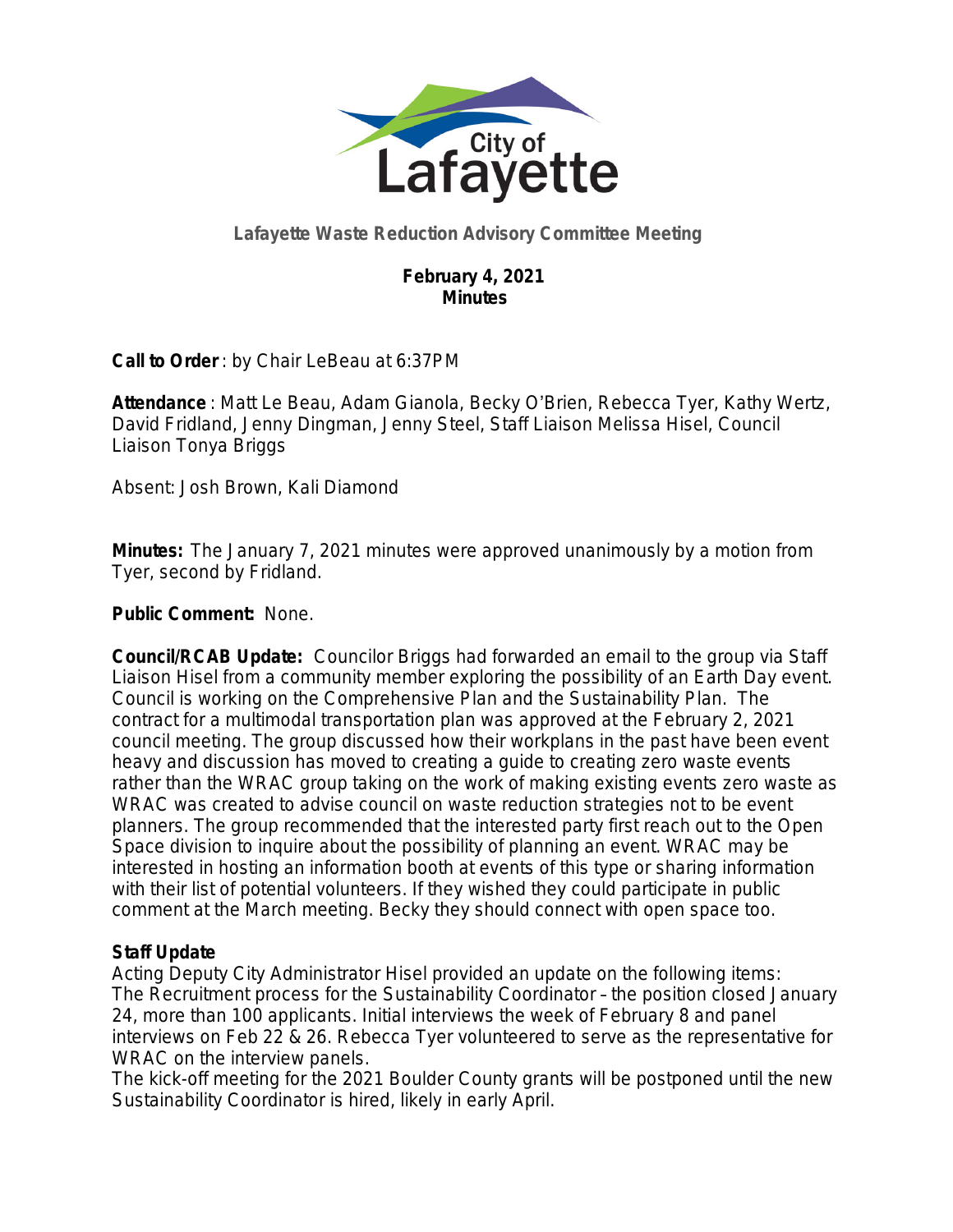#### **New Business**

Sustainability Plan Discussion & Feedback

Melody Reburn of Brendle group was present to answer questions and receive feedback on the 95% draft Sustainability Plan which will be presented to City Council at a workshop on February 22, 2021. Redburn reported that while the Plan is not inclusive of all areas of sustainability, she will document topics that are not included in this plan for potential inclusion in future iterations of the Plan.

Items mentioned included organic waste, electrification of the City's fleet of vehicles, consumption (supply chain) based emissions, commercial composting, green building code adoption, and impacts of future federal legislation which might change or impact the plan.

Redburn indicated Lafayette's plan is in line with Colorado which is aggressive. She will let the City know if she sees relevant grant funding and or infrastructure changes that we should be aware of.

Liaison Hisel shared that the upcoming multi-modal transportation plan should address sustainability issues around transportation and can be incorporated into future iterations of the Sustainability Plan. Updates to the Sustainability Plan will occur approximately every 5 years.

Members pointed out that some strategies unlisted in the plan are already occurring or will soon be occurring and should be incorporated such as incentives for businesses—already happening this year.

Recycle Colorado was suggested as an additional partner organization for the support and implementation resources portion of the Plan.

WRAC supports the sustainability plan although final comments on the plan can be submitted to liaison Hisel by February 12, <sup>2021</sup>.

#### **Committee vacancies (Becky/Matt)**

Liaison Hisel will review the bylaws and records to determine how many upcoming vacancies are on the commission. Chair Le Beau will reach out to committee member Diamond who has missed the past two meetings. Le Beau intends to reapply when his term expires.

### **Other busines: Recycle Colorado 2021 membership**

Discussion of purchasing a Recycle Colorado membership. O'Brien moves to join Recycle Colorado as a \$350 annual community partner membership. Gianola seconds. Unanimous in favor of the membership.